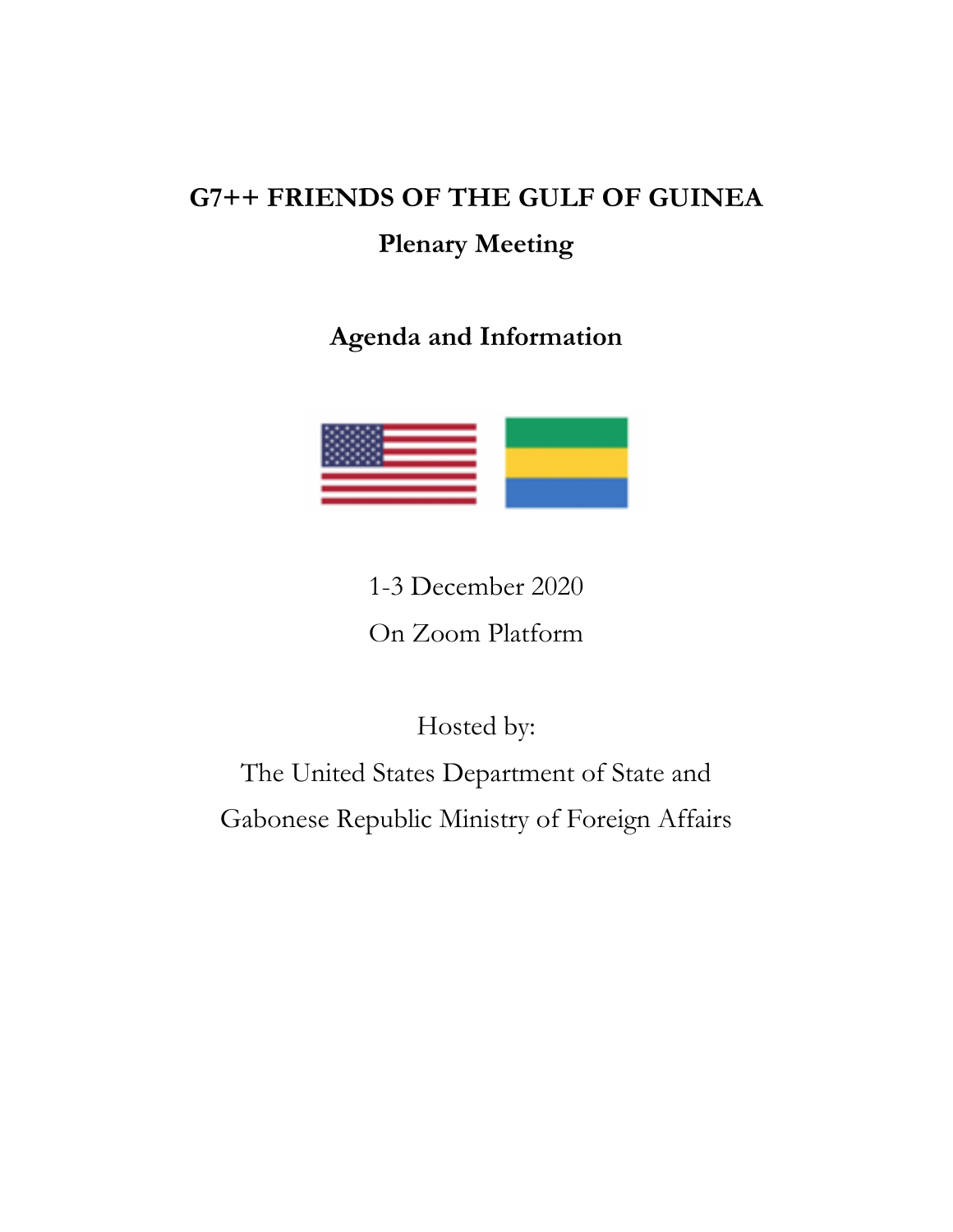

## G7++ FRIENDS OF THE GULF OF GUINEA

## Virtual Plenary Meeting Agenda

\_\_\_\_\_\_\_\_\_\_\_\_\_\_\_\_\_\_\_\_\_\_\_\_\_\_\_\_\_\_\_\_\_\_\_\_\_\_\_\_\_\_\_\_\_\_\_\_\_\_\_\_\_\_\_\_\_\_\_\_\_\_\_\_\_\_\_\_\_\_\_\_\_\_\_\_\_\_\_\_\_\_\_\_

**1 December 2020, 0800-1100 U.S. EST Zoom Webinar**

**2 December 2020, 0800-1100 U.S. EST**

**3 December 2020, 0800-1100 U.S. EST**

### **Day 1: Tuesday, 1 December 2020**

| 0800-0815, U.S. EST | <b>Introduction and Procedures</b>                             |
|---------------------|----------------------------------------------------------------|
|                     | Technical Contractors and Moderators, USA & Gabon              |
|                     |                                                                |
| 0815-0825, U.S. EST | <b>Keynote Remarks</b>                                         |
|                     | Minister of Foreign Affairs, Gabonese Republic                 |
|                     | Pacôme Moubelet Boubeya                                        |
| 0825-0835, U.S. EST | <b>Keynote Remarks</b>                                         |
|                     | Minister of National Defense, Gabonese Republic                |
|                     | Michael Moussa-Adamo                                           |
|                     |                                                                |
| 0835-0845, U.S. EST | <b>Keynote Remarks</b>                                         |
|                     | United States Assistant Secretary of State for African Affairs |
|                     | <b>Tibor Nagy</b>                                              |
|                     |                                                                |
| 0845-0850, U.S. EST | <b>Welcome Remarks from United States Embassy Libreville</b>   |
|                     | Chargé d'Affaires, a.i., United States Embassy Libreville      |
|                     | Samuel Watson                                                  |
|                     |                                                                |
| 0850-0855, U.S. EST | <b>Moderator Comments</b>                                      |
|                     | Moderators, USA & Gabon                                        |
|                     |                                                                |
| 0855-0905, U.S. EST | <b>Keynote Remarks</b>                                         |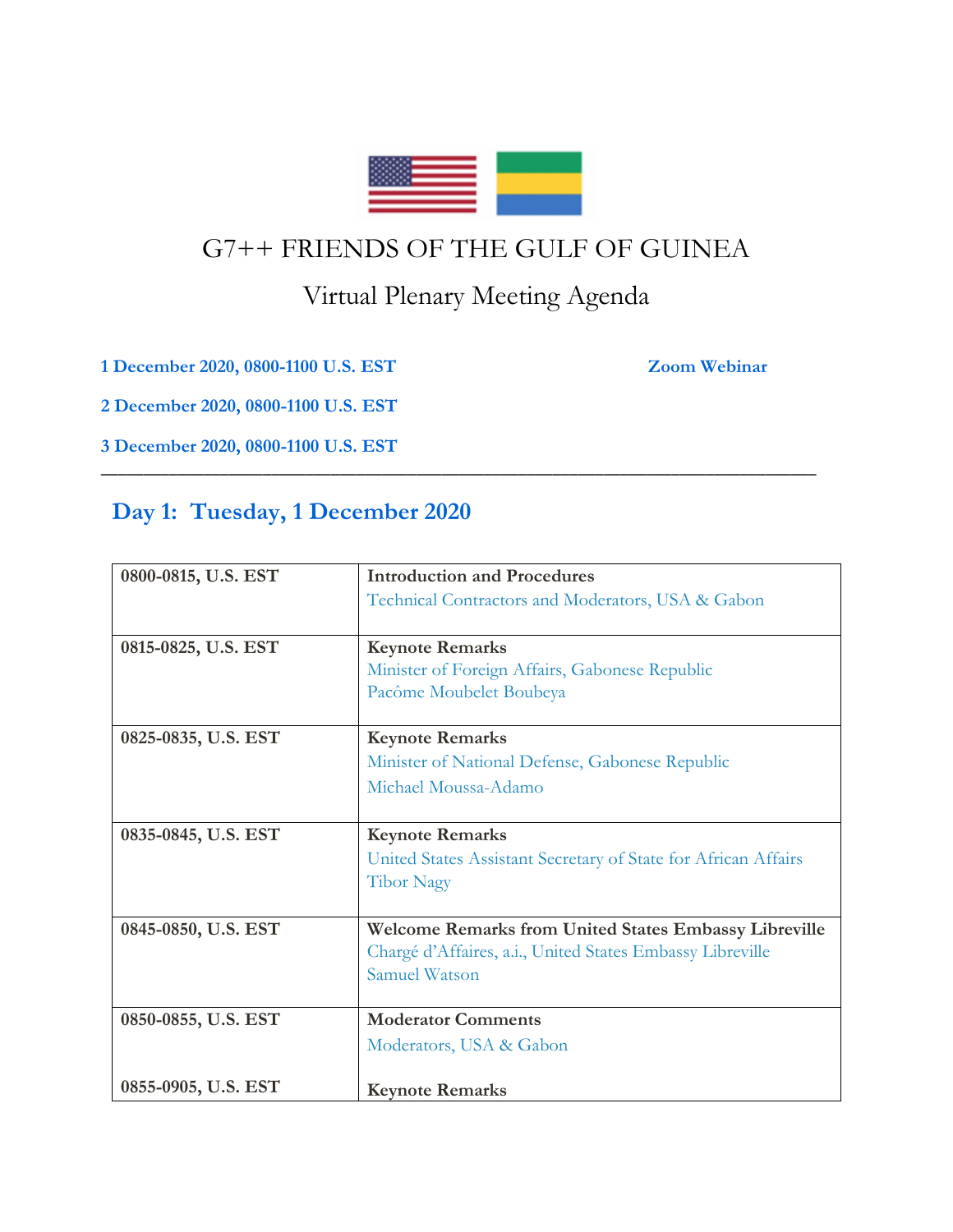|                     | Secretary General, International Maritime Organization<br>Mr. Kitack Lim                          |
|---------------------|---------------------------------------------------------------------------------------------------|
|                     |                                                                                                   |
| 0905-0910, U.S. EST | <b>Moderator Comments</b>                                                                         |
|                     | Moderators, USA & Gabon                                                                           |
|                     |                                                                                                   |
| 0910-0930, U.S. EST | <b>Views from Regional Organizations</b>                                                          |
|                     | Director, Regional Security, Economic Community of West                                           |
|                     | African States (ECOWAS), Colonel Abdourahmane Dieng                                               |
|                     | President of the Economic Community of Central African                                            |
|                     | States (ECCAS), Dr. Gilberto da Piedade VERISSIMO                                                 |
|                     |                                                                                                   |
| 0930-0935, U.S. EST | <b>Moderator Comments</b>                                                                         |
|                     | Moderators, USA & Gabon                                                                           |
|                     |                                                                                                   |
| 0935-0950, U.S. EST | Current Condition of the Yaoundé Architecture                                                     |
|                     | Deputy Executive Director, Interregional Coordination Center<br>Rear Admiral Narciso Fastudo, Jr. |
|                     |                                                                                                   |
| 0950-0955, U.S. EST | <b>Moderator Comments</b>                                                                         |
|                     | Moderators, USA & Gabon                                                                           |
|                     |                                                                                                   |
| 0955-1005, U.S. EST | Yaoundé Architecture Sustainability Initiatives                                                   |
|                     | Acting Head, Maritime Security Section, International Maritime                                    |
|                     | Organization                                                                                      |
|                     | Ms. Gisela Vieira                                                                                 |
| 1005-1015, U.S. EST | <b>Closing Remarks</b>                                                                            |
|                     | Atlantic Area Commander, United States Coast Guard,                                               |
|                     | Vice Admiral Steven Poulin                                                                        |
|                     |                                                                                                   |
| 1015-1025, U.S. EST | Conclusion                                                                                        |
|                     | Moderators, USA & Gabon                                                                           |
|                     |                                                                                                   |

# **Day 2: Wednesday, 2 December 2020**

| 0800-0815, U.S. EST | <b>Introduction and Procedures</b>                |
|---------------------|---------------------------------------------------|
|                     | Technical Contractors and Moderators, USA & Gabon |

\_\_\_\_\_\_\_\_\_\_\_\_\_\_\_\_\_\_\_\_\_\_\_\_\_\_\_\_\_\_\_\_\_\_\_\_\_\_\_\_\_\_\_\_\_\_\_\_\_\_\_\_\_\_\_\_\_\_\_\_\_\_\_\_\_\_\_\_\_\_\_\_\_\_\_\_\_\_\_\_\_\_\_\_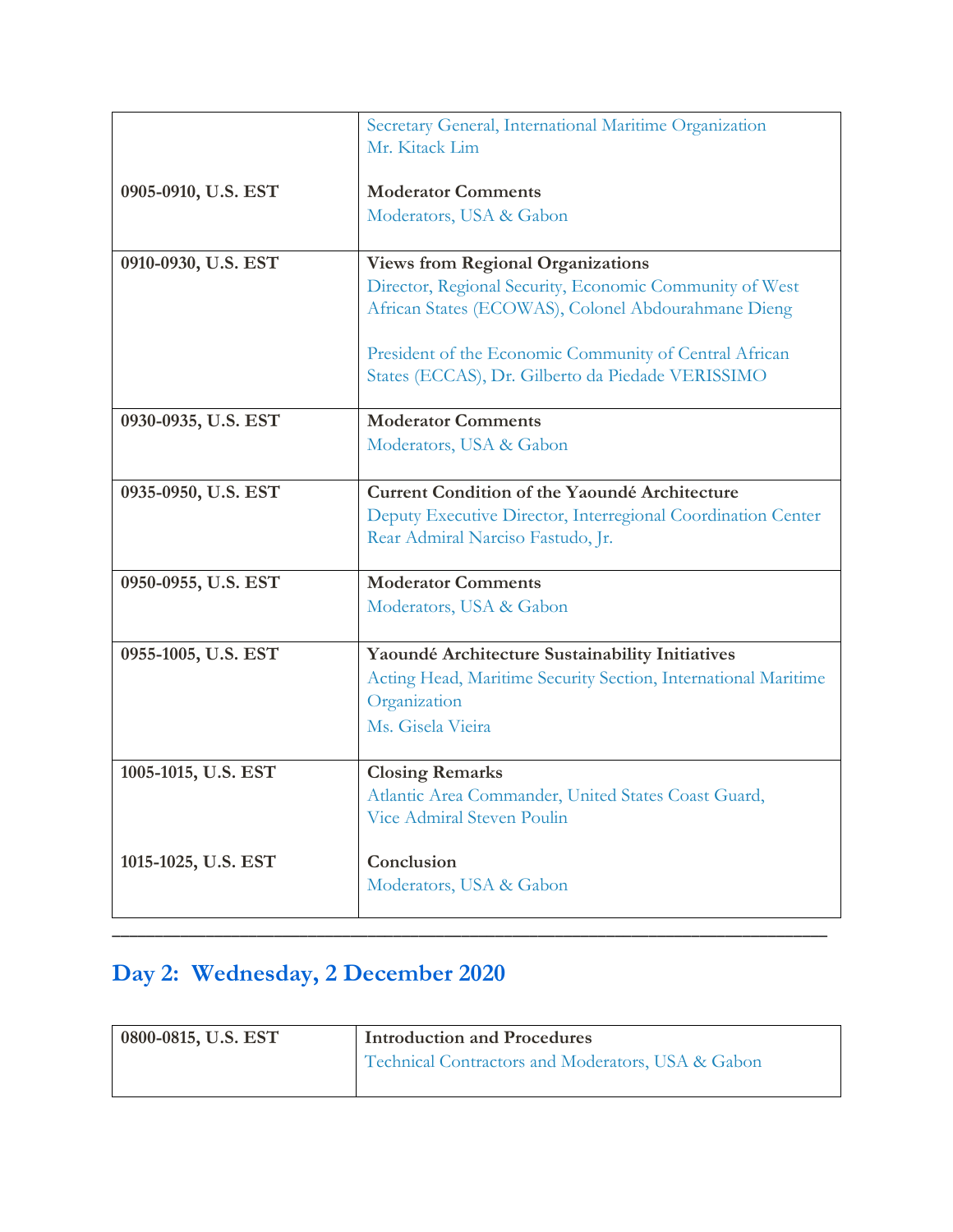| 0815-0835, U.S. EST | <b>Information Sharing and Analysis</b>                           |
|---------------------|-------------------------------------------------------------------|
|                     | Director, Intelligence and Knowledge Development Directorate,     |
|                     | United States Africa Command,                                     |
|                     | Rear Admiral Heidi Berg                                           |
|                     |                                                                   |
| 0835-0840, U.S. EST | <b>Moderator Comments</b>                                         |
|                     | Moderators, USA & Gabon                                           |
|                     |                                                                   |
| 0840-0900, U.S. EST | Initiatives on Piracy and Maritime Crime                          |
|                     | Director General/CEO of Nigeria Maritime Administration and       |
|                     | Safety Agency (NIMASA), Dr. Bashir Jamoh                          |
| 0900-0905, U.S. EST | <b>Moderator Comments</b>                                         |
|                     | Moderators, USA & Gabon                                           |
|                     |                                                                   |
| 0905-0915, U.S. EST | <b>Break</b>                                                      |
| 0915-0935, U.S. EST | <b>Coordinating International Cooperation in Operations,</b>      |
|                     | <b>Exercises, and Capacity Building</b>                           |
|                     | Director, Maritime Headquarters, U.S. Naval Forces Europe-        |
|                     | Africa Rear Admiral Michael W. Baze                               |
|                     |                                                                   |
|                     | Head of Information and Communication Management,                 |
|                     | Interregional Coordination Center, CAPT Emmanuel Bell Bell        |
|                     |                                                                   |
| 0935-0940, U.S. EST | <b>Moderator Comments</b>                                         |
|                     | Moderators, USA & Gabon                                           |
|                     |                                                                   |
| 0940-1000, U.S. EST | How Academia Can Inform Policy and Action in Maritime<br>Security |
|                     | Team Leader West Africa, Department for Africa, Policy and        |
|                     | Development, Danish Ministry of Foreign Affairs,                  |
|                     | Kristian Kirkegaard Edinger                                       |
|                     |                                                                   |
|                     | Professor Christian Bueger, University of Copenhagen              |
|                     |                                                                   |
| 1000-1010, U.S. EST | <b>Moderator Comments and Break</b>                               |
|                     | Moderators, USA & Gabon                                           |
|                     |                                                                   |
| 1010-1040, U.S. EST | <b>Integrated Action at Sea</b>                                   |
|                     | Deputy Chief of Staff, Gabonese Navy                              |
|                     | Captain Loic Moudouma                                             |
|                     |                                                                   |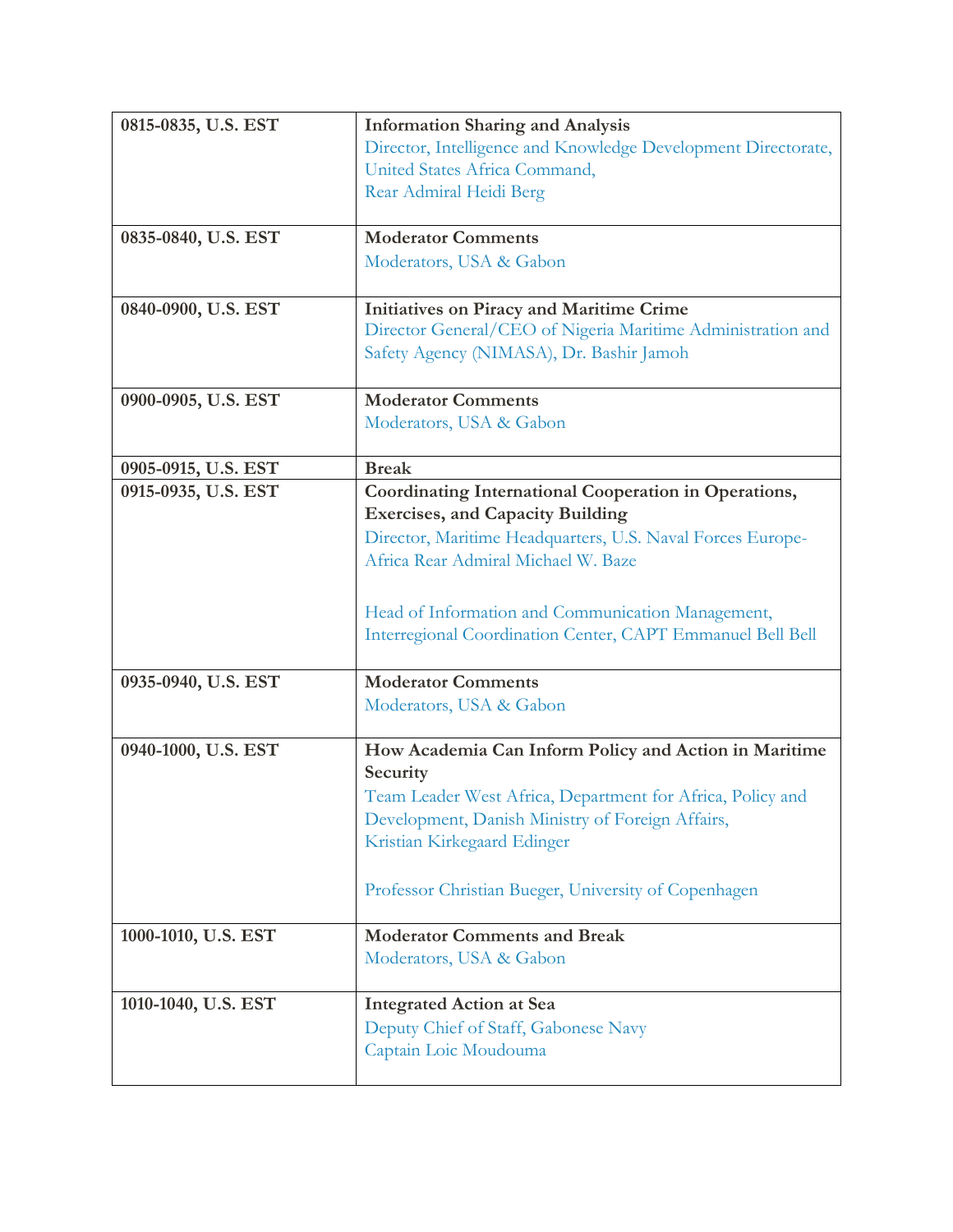|                     | Dr. Claude Berube, U.S. Naval Academy                                                                               |
|---------------------|---------------------------------------------------------------------------------------------------------------------|
|                     | Director, Integrated Approach for Security and Peace,<br>European External Action Service, Mr. Stefano Tomat        |
| 1040-1050, U.S. EST | <b>Atlantic Center for Defense Capacity Building</b><br>Special Representative for Maritime Security in the Gulf of |
|                     | Guinea, Portugal, Ambassador João Corte-Real                                                                        |
|                     | Interim Coordinator, Atlantic Center, Portugal                                                                      |
|                     | <b>Brigadier General Nuno Lemos Pires</b>                                                                           |
| 1050-1110, U.S. EST | <b>Updates on Existing Programs</b>                                                                                 |
|                     | Strategic Advisor, Gulf of Guinea Inter-regional Network,<br>Jean-Philippe Picquart                                 |
|                     | Program Officer, Global Maritime Crime, UN Office of Drugs<br>of Crime, Giuseppe Sernia                             |
| 1110-1115, U.S. EST | Closeout<br>Moderators, USA & Gabon                                                                                 |
|                     |                                                                                                                     |

## **Day 3: Thursday, 3 December 2020**

| 0800-0815, U.S. EST | <b>Introduction and Procedures</b>                  |
|---------------------|-----------------------------------------------------|
|                     | Technical Contractors and Moderators, USA & Gabon   |
|                     |                                                     |
| 0815-0835, U.S. EST | Virtual Working Group One, Legal: Plan of Work      |
|                     | <b>Direction</b>                                    |
|                     | VWG One Members   Led by Cameroon                   |
|                     |                                                     |
| 0835-0840, U.S. EST | <b>Moderator Comments</b>                           |
|                     | Moderators, USA & Gabon                             |
|                     |                                                     |
| 0840-0900, U.S. EST | Virtual Working Group Six, Operations: Plan of Work |
|                     | <b>Direction</b>                                    |
|                     | VWG Six Members   Led by Gabon                      |
|                     |                                                     |
| 0900-0905, U.S. EST | <b>Moderator Comments</b>                           |
|                     | Moderators, USA & Gabon                             |
|                     |                                                     |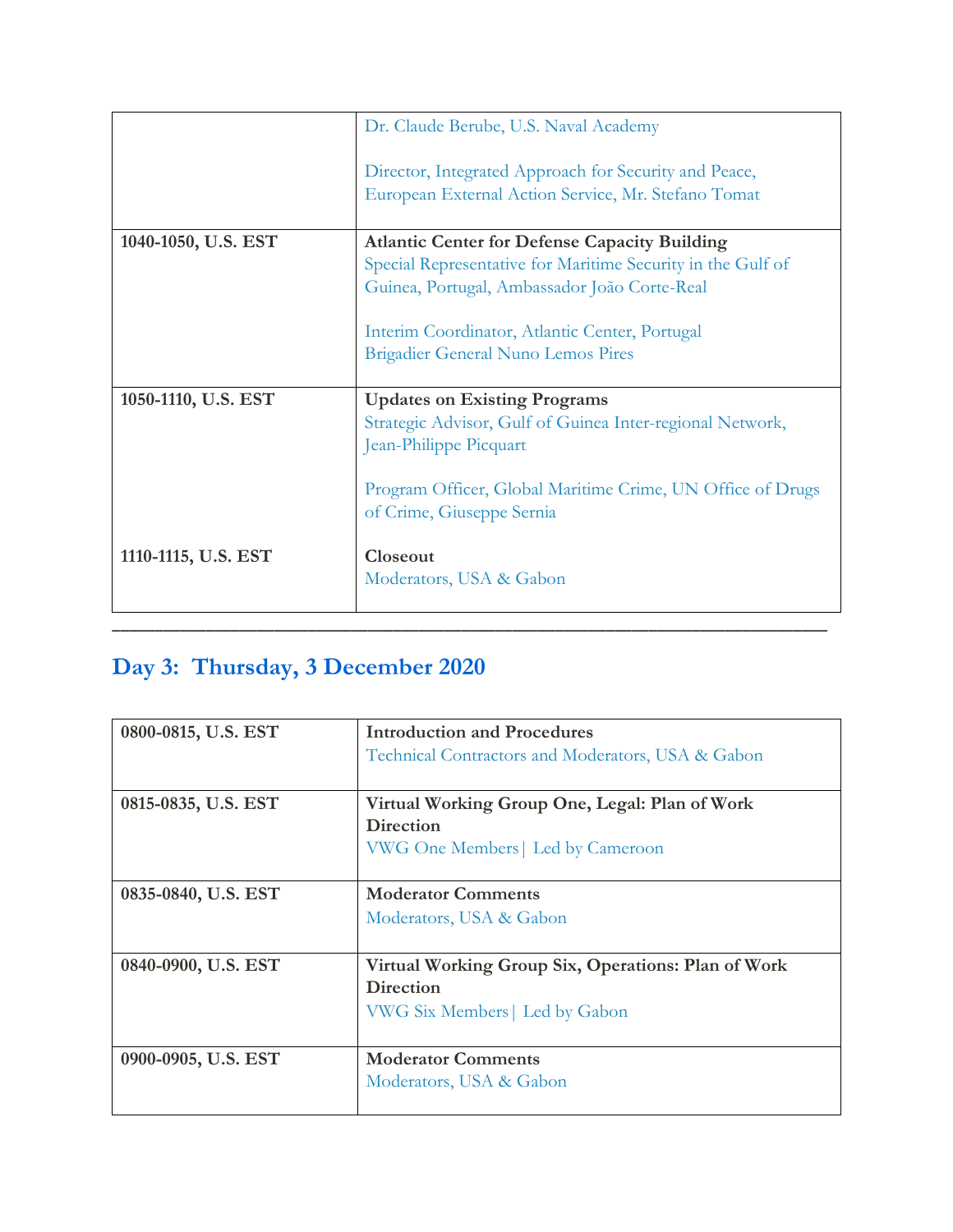| 0905-0925, U.S. EST | Virtual Working Group Three, Maritime Domain           |
|---------------------|--------------------------------------------------------|
|                     | <b>Awareness: Plan of Work Direction</b>               |
|                     | VWG Three Members   Led by Ghana                       |
|                     |                                                        |
| 0925-0930, U.S. EST | <b>Moderator Comments</b>                              |
|                     | Moderators, USA & Gabon                                |
|                     |                                                        |
| 0930-0950, U.S. EST | Virtual Working Group Four; Education, Training, and   |
|                     | <b>Exercises: Plan of Work Direction</b>               |
|                     | VWG Four Members   Led by Senegal                      |
|                     |                                                        |
| 0950-1000, U.S. EST | <b>Moderator Comments</b>                              |
|                     | Moderators, USA & Gabon                                |
|                     |                                                        |
| 1000-1020, U.S. EST | Virtual Working Group Five, Blue Economy: Plan of Work |
|                     | <b>Direction</b>                                       |
|                     | VWG Five Members   Led by Togo                         |
|                     |                                                        |
| 1020-1025, U.S. EST | <b>Moderator Comments</b>                              |
|                     | Moderators, USA & Gabon                                |
|                     |                                                        |
| 1025-1045, U.S. EST | <b>Symbolic Handover to United Kingdom</b>             |
|                     | USA, Gabon, UK                                         |
|                     |                                                        |
| 1045-1100, U.S. EST | Closing                                                |
|                     | Moderators, USA & Gabon                                |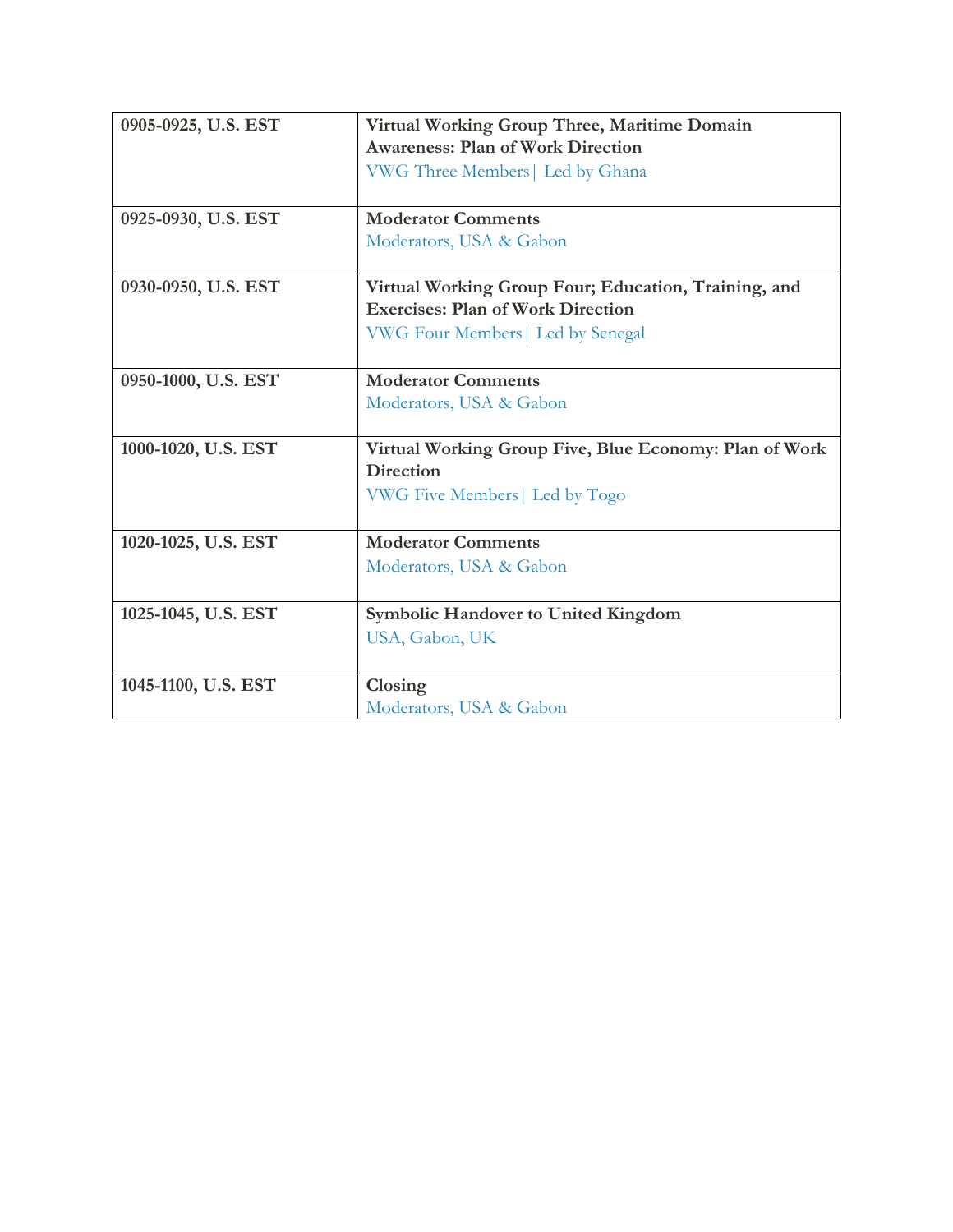### **Plenary Overview**

#### **About the G7++ Friends of the Gulf of Guinea Plenary Meeting**

The United States and Gabon are pleased to co-host the 2020 plenary meeting of the G7++ Friends of the Gulf of Guinea. While the Covid-19 pandemic prevented us from meeting in person in Libreville, Gabon, as originally scheduled, this virtual platform allows us a powerful way to connect and maintain momentum on the important work of the FoGG to support efforts in West and Central Africa to improve maritime security.

The goal of this three-day plenary is to give structure to the G7++FoGG and the Virtual Working Groups (VWGs) to give all members a dedicated forum to identify and work cooperatively on issues that affect the functioning and advancement of the Yaoundé Architecture.

On the first day, senior leaders from the United States, Gabon, and key regional and international organizations will offer their perspectives on the main challenges to maritime security and reaffirm their support for the Yaoundé Architecture. On the second day, presenters focus on specific aspects of an identified challenge, offering the FoGG membership a common lens with which to view the issue, and providing the virtual working groups a starting point to take a deeper look at the issues throughout the year ahead. On the final day, we will delve into the initiatives offered to address the region's maritime challenges. This day will be interactive with the working groups, with the aim of providing the groups feedback from the membership to inform their work in 2021.

The first and second days of the plenary will consist of a combination of pre-recorded and real-time remarks with moderator comments throughout, on a webinar platform. Attendees are encouraged to submit questions via the chat function during the presentations. The final day will consist of a series of live interactions with each of the virtual working groups, in which questions submitted by the attendees will be addressed in the appropriate VWG and a Plan of Work for each will be discussed and documented.

Simultaneous interpretation with French, Portuguese, and Spanish will be offered throughout the event.

### **About the G7++ Friends of the Gulf of Guinea**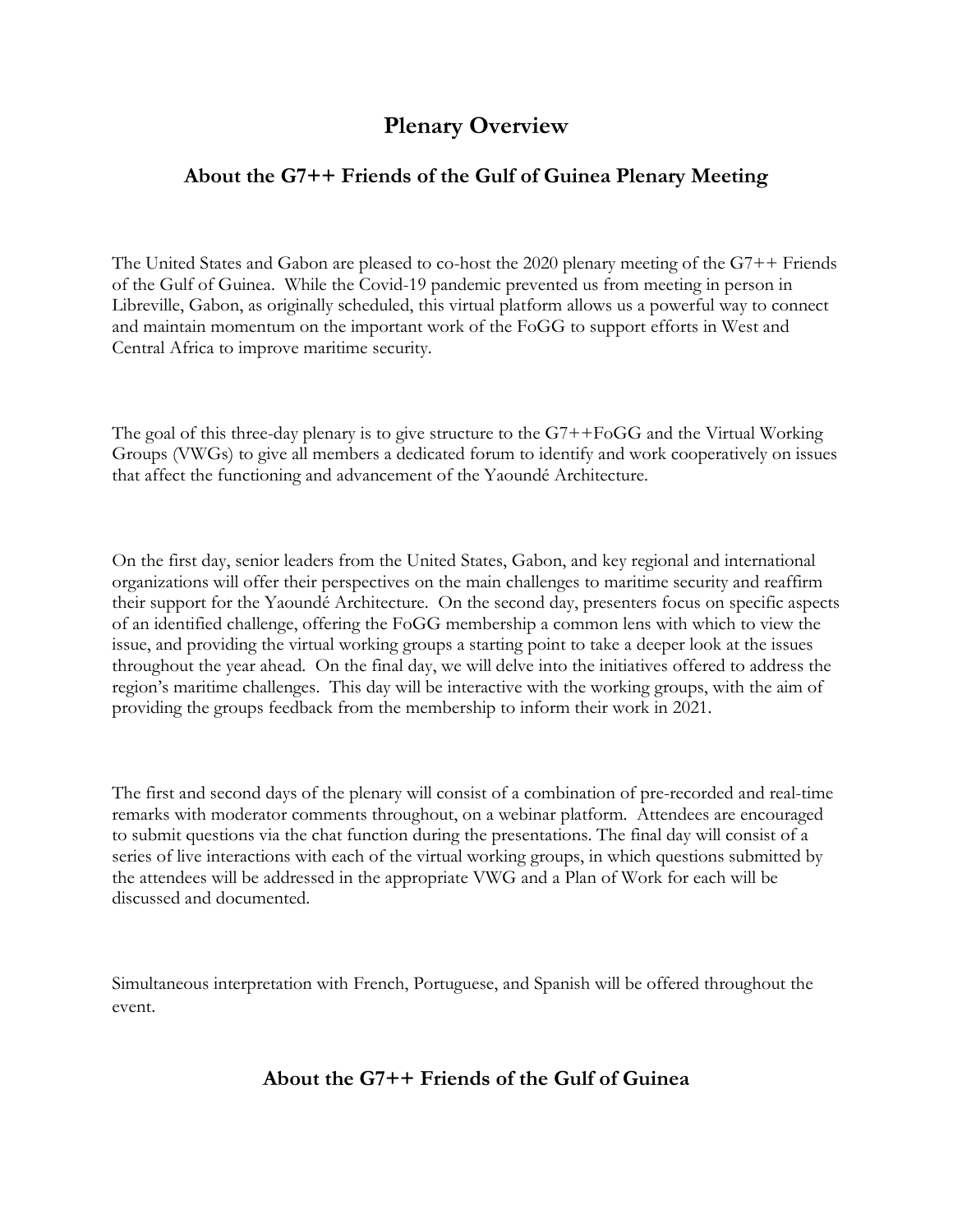On 25 June 2013, twenty-five West and Central African states agreed to cooperate in the repression of transnational organized crime in the maritime domain, maritime piracy, IUU fishing, and other illegal activities. Three regional organizations – The Economic Community of West African States (ECOWAS), the Economic Community of Central African States (ECCAS), and the Gulf of Guinea Commission (GGC) – authored the instrument of this cooperation, called the *Code of Conduct concerning the Repression of Piracy, Armed Robbery against Ships and Illicit Maritime Activities in West and Central Africa,* also known at the Yaoundé Code of Conduct.

With the Yaoundé Code of Conduct as a foundational agreement, a maritime security architecture consisting of international, regional, zonal and country level components was initiated, which became known as the Yaoundé Architecture. These components are: the Interregional Coordination Center (ICC), the Centre Régional de Sécurité Maritime del'Afrique de l'Ouest (CRESMAO), the Centre Régional de Sécurité Maritime de l'Afrique Centrale (CRESMAC), the Maritime Multinational Coordination Centers (MMCC) of zones A, D, E, F, and G, and the National Maritime Operations Centers (MOC).

Concurrent to the creation of the Yaoundé Architecture, the G7++ Group of Friends of the Gulf of Guinea, also known as FoGG, was created in 2013 during the UK presidency of the G7 to support the Yaoundé Architecture. Since that time, it has been led by a Secretariat based in the country that holds the rotating G7 presidency. In 2015, it was proposed that the G7 country leading the Secretariat be joined by a Yaoundé Code of Conduct signatory in a co-Secretary role.

#### **Mission**

The mission of the FoGG is to support the Yaoundé Architecture which was developed under the Yaoundé Code of Conduct. This support takes many forms and is executed through each member's international assistance infrastructure and could be bilateral or regional, or in partnership with other FoGG members. The FoGG provides a forum for harmonizing the calls for and the delivery of this assistance to enhance the effectiveness of the Yaoundé Architecture.

#### **Membership**

As of December 2020, the full G7++ members of the FoGG are: Canada, France, Germany, Italy, Japan, the United Kingdom, the United States, Belgium, Brazil, Denmark, India, Norway, Netherlands, Portugal, South Korea, Spain, and Switzerland, EU, UNODC, IMO, and Interpol.

The signatories of the Yaoundé Code of Conduct members are: Angola, Benin, Burkina Faso, Burundi, Cameroon, Cabo Verde, Central African Republic, Chad, Congo, Democratic Republic of Congo, Cote d'Ivoire, Gabon, The Gambia, Ghana, Guinea, Guinea Bissau, Equatorial Guinea, Liberia, Mali, Niger, Nigeria, Sao Tome and Principe, Senegal, Sierra Leone and Togo.

In addition, the co-Secretaries may invite others to join in an observer status.

#### **Virtual Working Groups**

To assist the FoGG in its work, Virtual Working Groups (VWG) were established by the France/Ghana co-Secretariat in 2019. These VWGs were continued under the USA/Gabon co